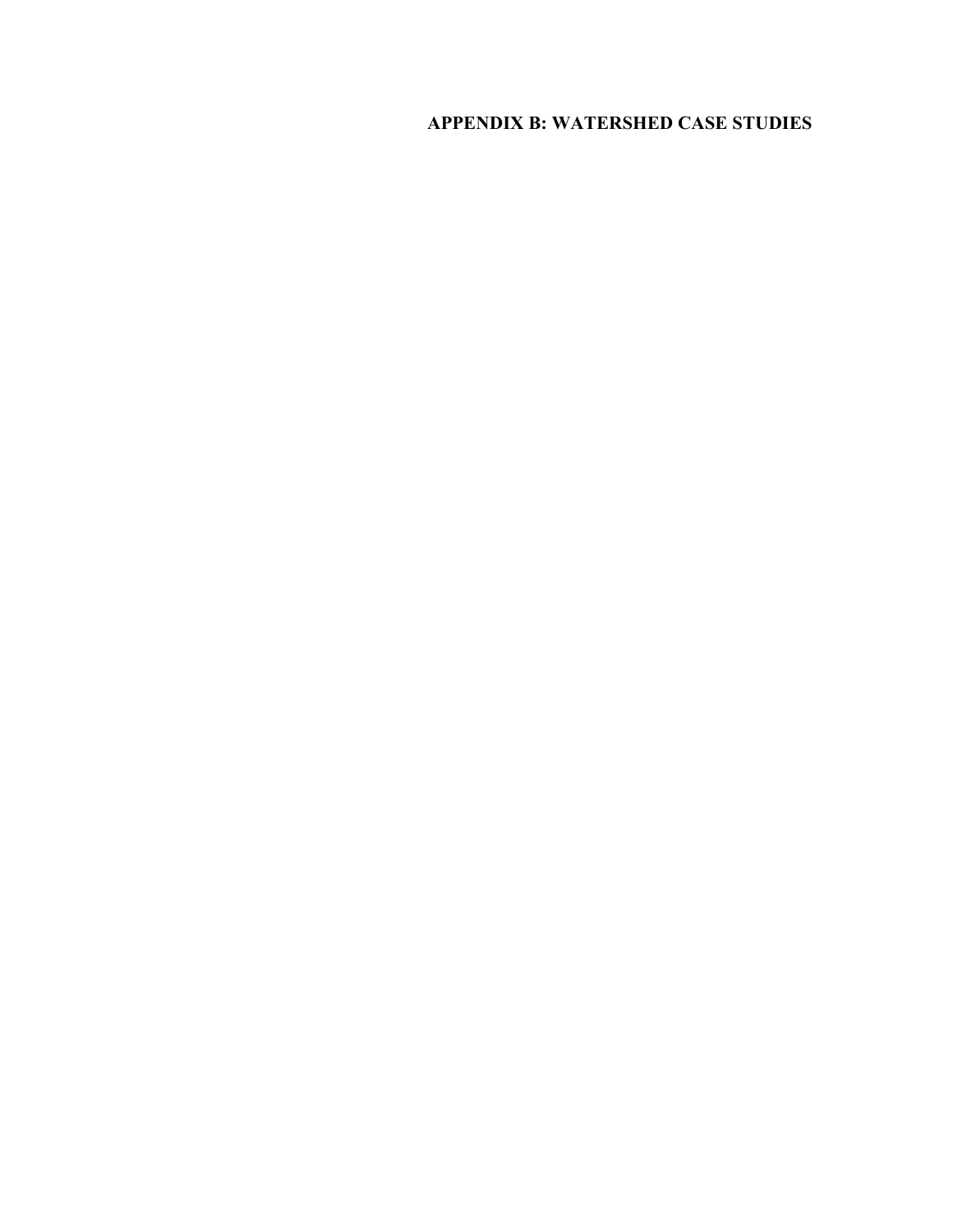## **WRIA 8 Adaptive Management Work Group DRAFT Watershed Case Studies: Key Findings**

The Adaptive Management Work Group selected 15 watershed and regional environmental initiatives around the country to serve as case studies for developing implementation plans and organizing for adaptive management (for a list of case studies, see p. 5). Each effort had at least one important similarity to the WRIA 8 effort, such as a large urban population, congruous size or geography, a sophisticated planning effort, strong local government involvement in planning and implementation, or an ambitious plan for adaptive management. Work Group members also reviewed an extensive literature of comparative assessments of watershed programs and governance, most of which included some analysis of key qualities that made efforts successful or unsuccessful. Because there are hundreds of watershed efforts around the country, this type of analysis is by nature more anecdotal than comprehensive. Nevertheless, several important observations can be made. The findings are loosely grouped according to the four adaptive management framework chapters of the public review draft (organizational structure, measures and monitoring, funding strategies, and commitments-see chapters 2, 7 and 8).

**Organizational structure:** Every watershed effort has some level of organization among stakeholders to coordinate the implementation of watershed plans. There are as many organizational structures around the country as there are watersheds, and the case studies and literature suggest that the most effective arrangements vary according the issue being addressed, the nature and number of stakeholders, and the physical characteristics of the watershed. A few useful generalizations can be drawn from the surveyed efforts:

- A. Management through a series of committees: Regardless of how formally or informally watershed efforts are bound and organized, most accomplish their decision-making through a series of committees. These arrangement can be as simple as a single "watershed council" committee of stakeholders, or as complicated as a regional agency with multiple tiers of committees and subcommittees (e.g. the CalFed Bay-Delta Initiative looks like a small state agency). WRIA 8's planning structure of the Forum, Steering Committee, Technical Committee, and several work groups is comparable to the implementation structure of many of the organizations surveyed. (Most watershed efforts maintained a similar committee structure as they transitioned from planning to implementation.) Because these committees are often made up of volunteer representatives from stakeholder groups, they usually require some level of staff support to keep players working together, track implementation, and report on progress.
- B. Support staffing for watershed coordination: Almost all successful watersheds have some level of watershed-wide staffing to support collaborative efforts. In most efforts, staff serve as a "support structure" to provide coordination and keep the diverse elements of implementation (stakeholders, meetings, projects, monitoring results) moving smoothly. Staff support ranges from a single part-time coordinator working for one of the stakeholders (such as the Lead Entity coordinators in many of Washington's smaller watersheds) to an independent agency or non-profit. Most of the comparative studies on watershed management identify staff support as an important ingredient for successful organization. The level of staffing of each watershed organization typically reflects a balance between the services desired by the stakeholders and the availability of funding to support the recovery effort. There are several levels of watershed-wide staffing: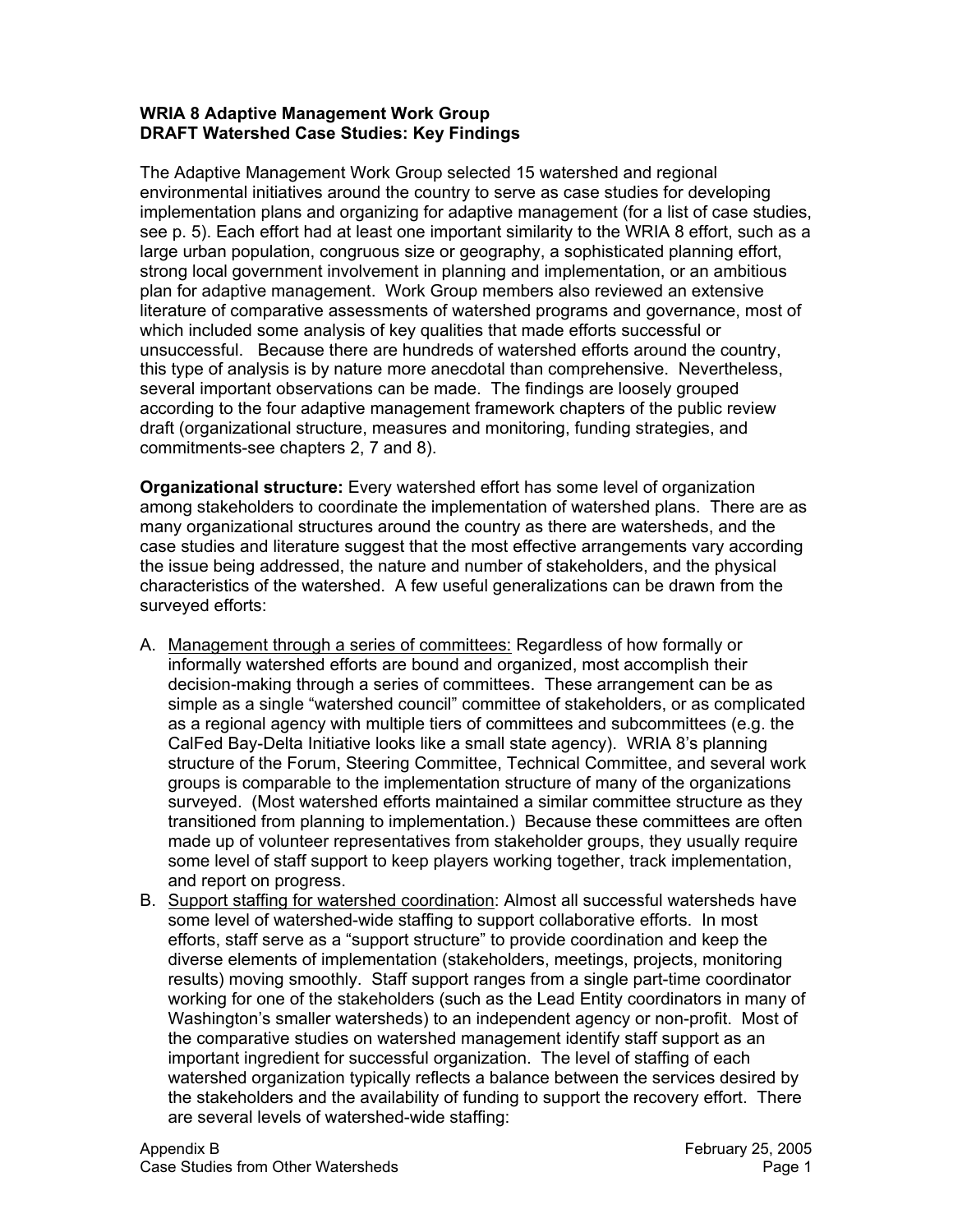- 1. At the simplest level, a council of stakeholders employ a single watershed coordinator. This is common among watersheds that are smaller, have fewer stakeholders, or whose stakeholders are pursuing implementation of their plan independently. (At least half of Oregon's watershed councils have a single coordinator.)
- 2. Many regional efforts and individual watersheds dealing with complex conservation issues employ a handful of staff to fulfill critical coordination, technical, or outreach responsibilities. A typical organization of this type employs between three to five people, who are housed by one of the stakeholders (such as WRIA 8's ILA staff) or at an independent non-profit. Examples: Lower Columbia Estuary Restoration Partnership, Applegate River Watershed Council, Clark Fork–Pend Oreille Water Quality Action Council. Among the case studies, the most common roles filled by watershed staff include:
	- i. manager or coordinator (coordinating efforts of partners, funding, etc.)
	- ii. outreach (outreach and education to public, reporting on progress to stakeholders and external funders)
	- iii. scientists (monitoring, technical assistance, studies)
	- iv. project managers, planners (project prioritization, tracking plan progress, coordinating specific key projects or sub-basin plans)
	- v. general administrative assistance (bookkeeping, scheduling, etc.)
- 3. Larger regional initiatives sometimes establish a branch of an agency or an independent agency to provide staff support, e.g., EPA's Chesapeake Bay and Great Lakes Offices, CalFed, Tahoe Regional Planning Authority.

Many watersheds the size of WRIA 8 have only a coordinator and possibly one administrative staff person. However, WRIA 8 has a larger population, more stakeholders, and better scientific capacity than most watersheds its size. In the watersheds with a plan as technically complex and ambitious as WRIA 8's (which tend to be larger watersheds or estuaries in the National Estuary Program), staff support often includes some scientific capacity for coordinating monitoring efforts, tracking implementation, and sharing data; also capacity for conducting outreach to the public and providing administrative support for fundraising.

**Commitments**: When watersheds develop implementation plans, stakeholders have several options about how to commit to the actions outlined in the plans (see the issue paper on Commitments). Most of the watershed case studies and examples from the literature fall into one of three levels of commitment among watershed partners:

- A. No commitments, individual implementation: At the lowest level of commitment, individual jurisdictions resolve to follow through with implementation of the plan individually, using the plan only as guidance, with periodic meetings or check-ins with other stakeholders. None of the watershed efforts of a scope or scale similar to WRIA 8's follow this model. (Although it appears to be effective in smaller watersheds where there are few active stakeholders and a strong level of trust, such as the Dungeness River).
- B. Partners jointly endorse plan goals, strong collaboration: A much more common arrangement is for project partners to endorse the goals of the plan, sign an MOA, and in many cases, acknowledge responsibility for specific activities in a way that is not legally binding. Partners will often commit to contributing funding to a shared resource (e.g., creating monitoring consortia like the Regional Monitoring Program for the San Francisco Estuary and the Triangle Area Water Supply Monitoring Project, or staffing watershed coordination such as through the Rouge River's ILA or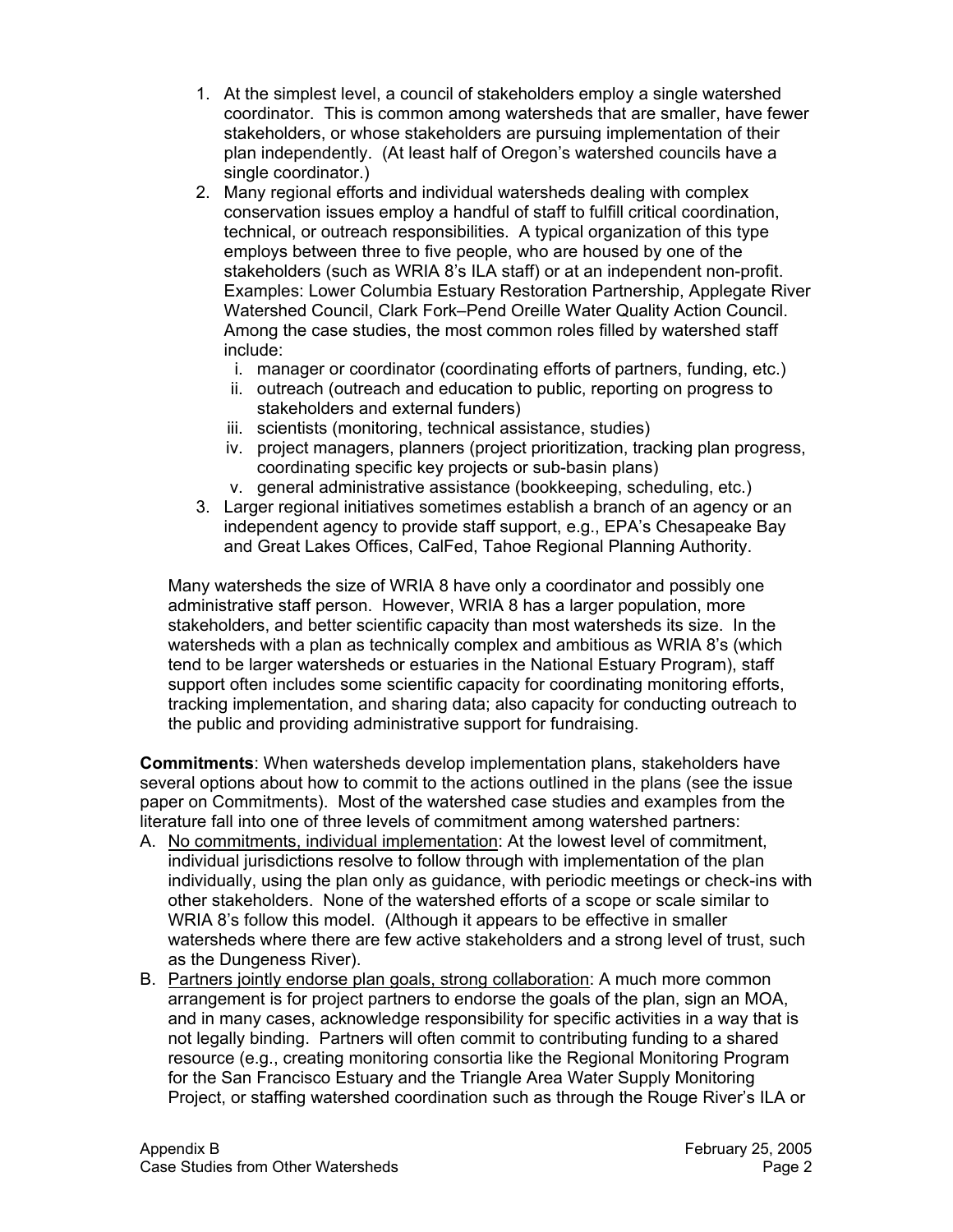WRIA 8's ILA). For practical reasons, these funding arrangements are often made outside the implementation plan.

C. Partners make binding commitments to implement plan actions: Very few watershed implementation plans have legally binding commitments between stakeholders to fund specific elements of implementation or specific recovery actions. Exceptions include some large regional efforts with significant federal and state agency involvement such as the Everglades and CalFed program, and the rare individual watershed such as in the Yakima Basin. Programs with a strong federal contribution through direct appropriations usually require documented match from local or state governments (e.g., all plans where the Army Corps of Engineers has significant implementation responsibilities, from the Everglades and CalFed to the Lake Washington General Investigation).

Several reports in the literature on watershed government (Imperial and Hennessey; Kenney et al) have made the important observation that watershed efforts without a binding process or legal commitments can nevertheless generate a strong sense of group momentum and "peer pressure" from regular meetings, development of joint work plans, and frequent reporting on shared efforts and accomplishments.

**Funding plan implementation**: Most watershed planning processes have received significant financial support from state and/or federal agencies (e.g. Washington's 2514 watersheds, all National Estuary Programs), usually for a period of several years. However, most watersheds transitioning from planning to implementation have had to come to terms with the fact that sustainable funding for implementation and coordination will require a substantial and creative component of local funding, and that it will be difficult to rely on state and federal funding for long term implementation. In this respect, WRIA 8 has a head start on many similar watershed efforts. (WRIA 8 has had a greater degree of local funding than most, probably because most of the important salmon resources fall within the jurisdiction of a well-organized group of local governments.) Several options for local funding and financing that the surveyed watersheds have utilized include (see the issue paper on Funding for more detail):

- A. Local financing through bonds: This has been a popular means of raising state match to federal programs, e.g., in California and Florida. (Politically, this is an unlikely prospect in Washington, but there may be stronger options at the county level.)
- B. Non-profit status: Many watershed councils have incorporated as non-profits to access donations from individuals, corporations, and foundations. Most of Oregon's watershed councils are non-profits, as are many of California's. A few examples include the Tri-State Water Quality Council, the Applegate Partnership, and the Coquille Watershed Association. As a twist on this strategy, the Lower Columbia River Estuary Partnership established an unstaffed non-profit foundation to serve as a bank account for charitable donations from foundations and individuals.
- C. Establishing a special purpose district: Special purpose districts are state authorized areas that can generate funding for restoration activities from a tax assessed on local property value. For example, Tampa Bay receives funds from the South Florida Water Management District, and restoration projects in the Green River are funded in part by the Green River Flood Control Zone District.
- D. Assessments to local governments: Local governments sign an ILA to fund activities such as monitoring or watershed coordination, e.g., Rouge River, Tampa Bay, Anacostia's metropolitan council of governments, the Hood Canal Coordinating Council.
- E. Directed mitigation funding: North Carolina has an well-organized system of directing mitigation funds from roads projects and smaller Army Corps of Engineers permits to riparian and wetland restoration in areas identified as high priorities in watershed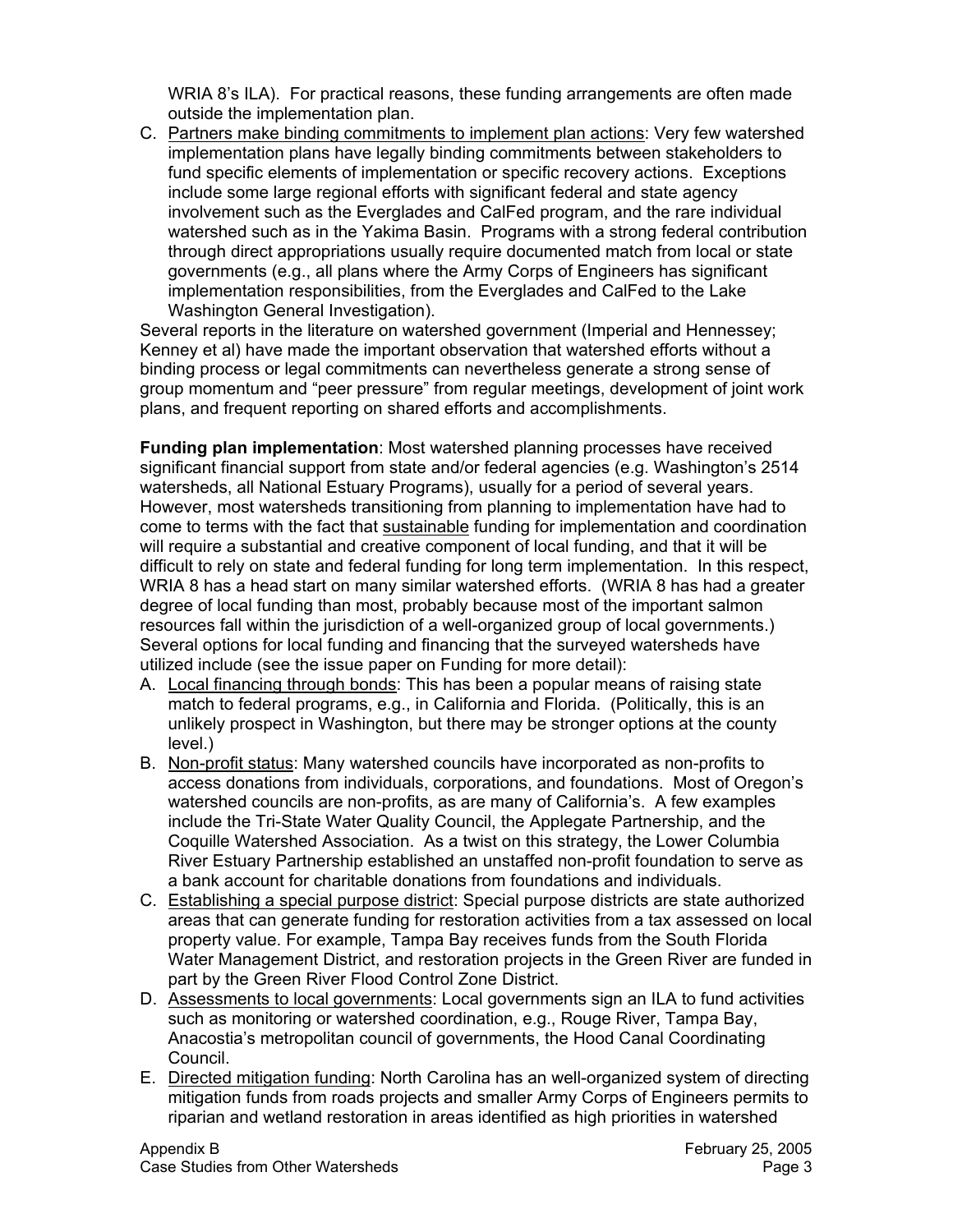plans. Several smaller watersheds in California and Texas have established local mitigation funds from fines and permits, although the dollar amounts are relatively small.

**Adaptive management and measures of success**: Few efforts the size of WRIA 8 have written a detailed and thorough adaptive management component into their implementation plan, but many have established some means for evaluating, updating, and revising the plan (Chehalis, Yakima, Mackenzie, Columbia, etc.). Several characteristics of the surveyed efforts are worth mentioning:

- A. Timeline: Most plans with a schedule for evaluation are on a timeline to be assessed or evaluated every year or 5 years. A common cycle is to track progress, compile technical data, and report on implementation on a yearly basis, and perform a full plan evaluation or update every 5 years. A good example of how the evaluation process led to adaptive management is the Tahoe Regional Planning Authority (TRPA). TRPA's second 5-year plan evaluation for the basin showed that key measures of success were not improving, and this triggered a broad-based effort to revamp the plan and generate a \$900 million federal, state, and local funding package. Evaluation cycles rarely seem to be tied to other local planning processes such as the Growth Management Act or Shoreline Management Act, although in theory these could provide a powerful driver for the plan evaluation process.
- B. Measures of success: Most efforts with a process for evaluating and updating their plans (and therefore "adaptive" in some sense) have goals to measure their progress against. These goals range widely, depending on the primary issues being addressed (water quality, salmon recovery, wetland function, economic development), scientific capacity of the watershed partners, and the level of motivation and involvement of the stakeholders. Goals can range from broad visions of future conditions to specific numerical targets or thresholds. A few examples:
	- a. The Mackenzie Watershed Council has a set of five general goals and desired future conditions, and measures progress against them every five years;
	- b. The Anacostia Watershed Restoration Committee has a report-card style scoring system every few years for 50 different watershed parameters;
	- c. CalFed's Watershed Program Monitoring and Performance Measurements establish measures of success but not numerical targets;
	- d. Tampa Bay has specific numerical targets for nutrient reduction and habitat restoration.
- C. Monitoring plans: Almost all implementation plans have a monitoring component. Few plans go so far as to categorize activities by implementation, effectiveness, and validation monitoring. Monitoring is one area of implementation where groups often rely on partner staff to carry out collective responsibilities, because it can be difficult to get external funds to support independent monitoring activities. One alternative that several watersheds have pursued is to pool resources and form a monitoring consortium (e.g. Tampa Bay, San Francisco Estuary). Many watersheds unable or unwilling to hire full time staff will hire consultants (e.g., Oregon's North Coast Watershed Association), and many smaller watersheds also rely on volunteer monitoring programs to help achieve their objectives. Many of the watershed efforts establish monitoring committees to oversee and coordinate monitoring activities among stakeholders, similar in composition to WRIA 8's technical committee (e.g., the Coquille Watershed Association).

**Why watershed efforts fail:** The literature comparing watershed organizations observes that efforts which fail to meet their goals generally fail for one of three reasons: A. They splinter over a contentious issue that stakeholders cannot reach consensus on.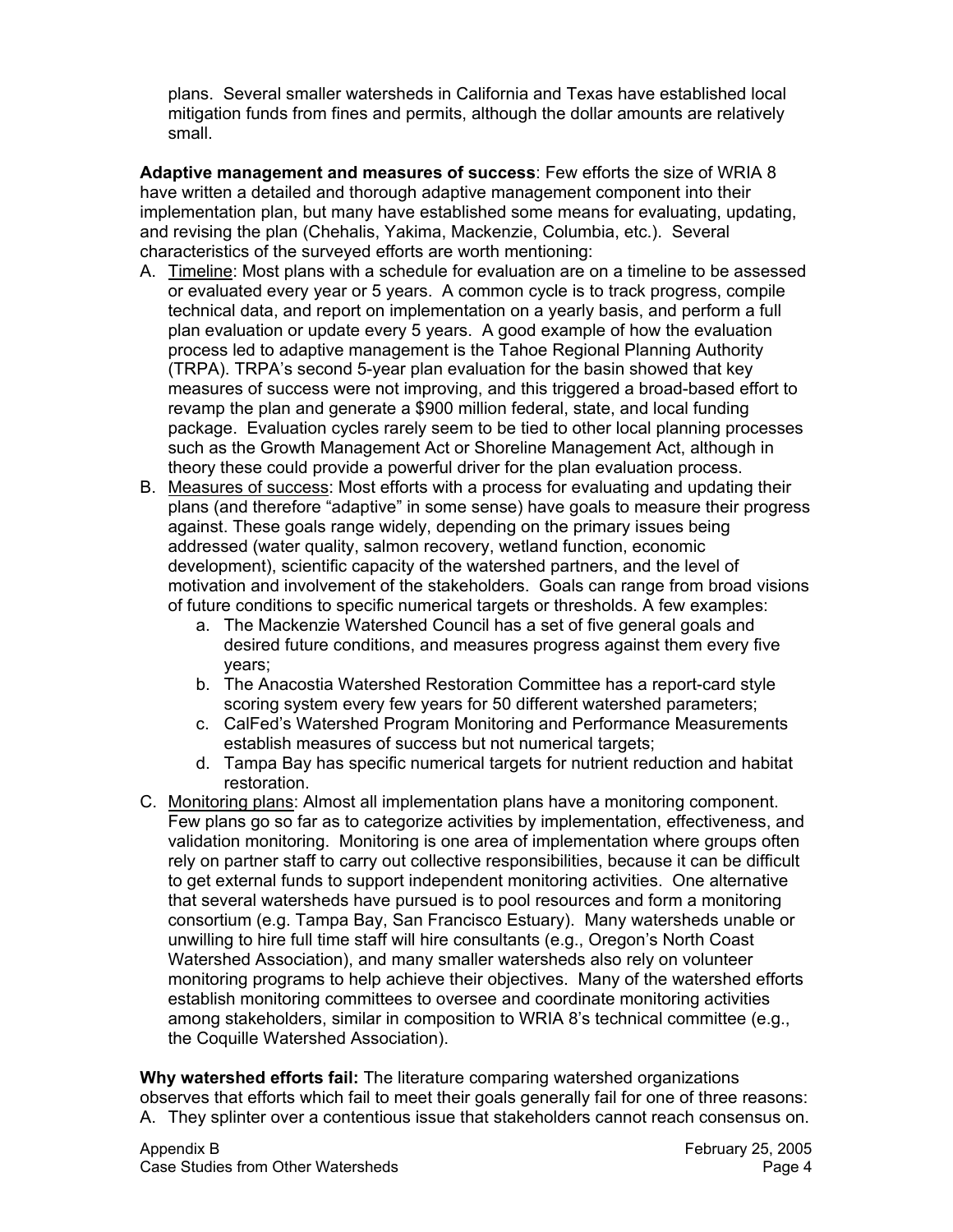- B. They aim too low, leaving action and implementation as entirely discretionary, and do not generate enough momentum among stakeholders.
- C. They aim too high, tackle problems beyond their capacities, and fail to achieve the ambitious goals that are set. Alternatively, they may make progress toward the goals but fail to characterize the progress as positive enough to satisfy stakeholders or external funders.

## **Watershed Case Studies**

Tampa Bay Estuary Program Lower Columbia Estuary Restoration Chehalis Basin Partnership Yakima River Basin Watershed Planning Dungeness River Management Team Coquille Watershed Association Flathead Basin Commission Applegate River Watershed Council Clark Fork – Pend Oreille Tri-State Water Quality Action Council

Mackenzie Watershed Council Chesapeake Bay Program Lower Columbia River Estuary Partnership EPA Great Lakes National Program Office Tahoe Regional Planning Agency CALFED Bay-Delta Program Anacostia Watershed Restoration **Committee** Conesauga Watershed Alliance